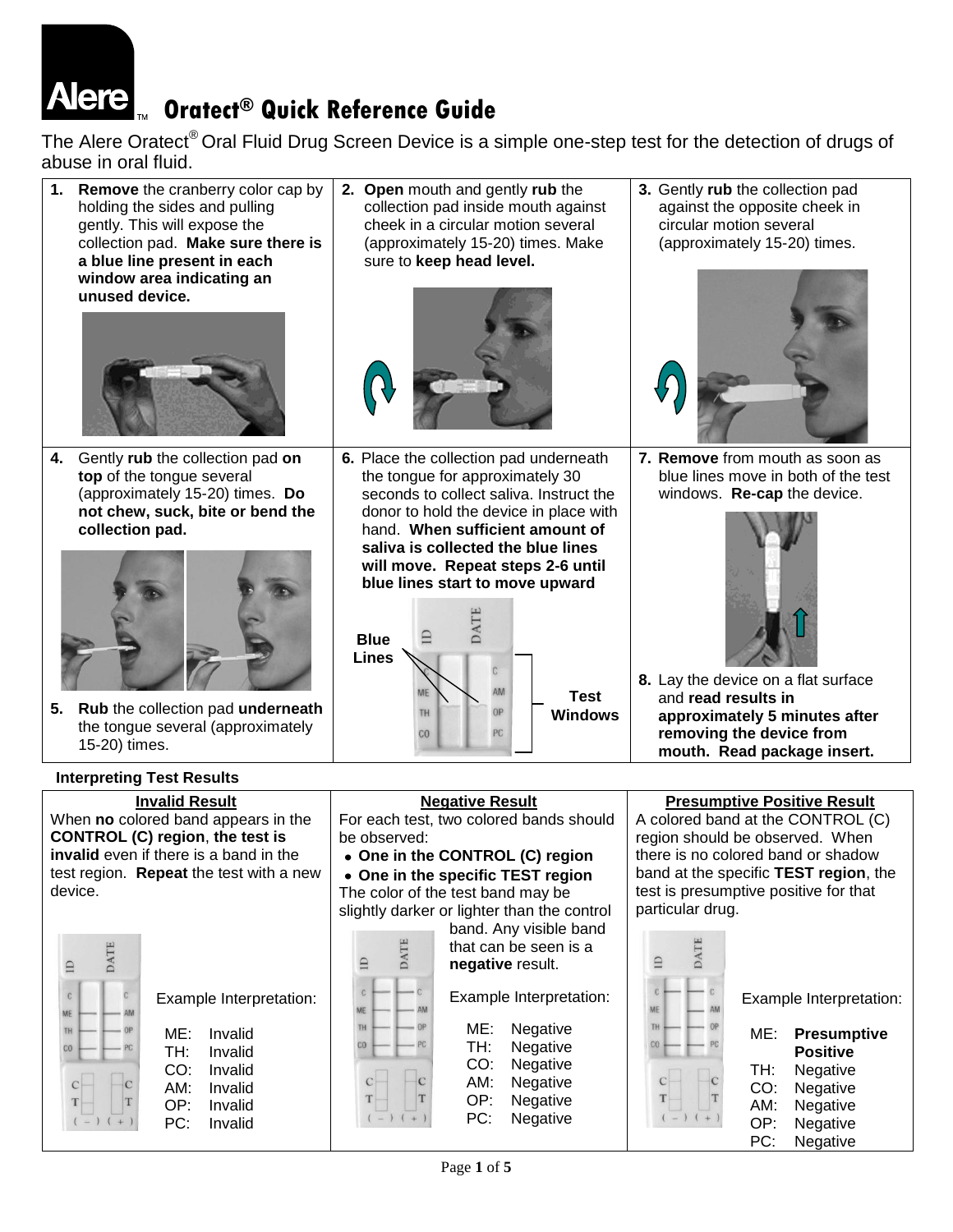

# **Alere Oratect® Oral Fluid Drug Screen Device**

# Catalog number: AOT-06

The Alere Oratect® Oral Fluid Drug Screen Device is a one-step lateral flow immunoassay device for the qualitative detection of Methamphetamine (ME), Marijuana (TH), Cocaine (CO), Amphetamine (AM), Opiate (OP) and Phencyclidine (PC) in human oral fluid. The Alere Oratect<sup>®</sup> Test detects these drugs at the cut-off concentration listed below and their metabolites. The test is a prescription assay. This product is for *in vitro* diagnostic use and it can be used at the Point-of-Care site.

The Alere Oratect® Test device detects these drugs at the following cut-off concentrations:

| Test                 | Calibrator                   | Cut-off    |
|----------------------|------------------------------|------------|
| Methamphetamine (ME) | d-Methamphetamine            | 50 ng/mL   |
| Marijuana (TH)       | Delta-9-Tetrahydrocannabinol | 40 ng/mL   |
| Cocaine (CO)         | Cocaine                      | 20 ng/mL   |
| Amphetamine (AM)     | d-Amphetamine                | $50$ ng/mL |
| Opiate (OP)          | Morphine                     | 40 ng/mL   |
| Phencyclidine (PC)   | Phencyclidine                | 10 ng/mL   |

**The Alere Oratect® Oral Fluid Drug Screen Device provides only preliminary drug test results. For a quantitative result or for a confirmation of a presumptive positive result obtained by the Alere Oratect® Oral Fluid Drug Screen Device, a more specific alternative method must be used. GC/MS or LC/MS/MS is the preferred confirmatory method. The samples for confirmatory testing should be collected with the oral fluid confirmation tube provided.**

#### **Summary and Explanation**

Illegal drug consumption contributes to many accidents, injuries and medical conditions. Screening individuals for drugs of abuse is an important method in identifying those who may cause harm to themselves and to others.

The Alere Oratect® Oral Fluid Drug Screen Device is developed to detect active drugs-of-abuse present in saliva. Studies on methamphetamine, cannabinoid, cocaine, amphetamine, opiates, and phencyclidine show that all of these drugs are detectable in oral fluids<sup>5</sup>. The Alere Oratect® Oral Fluid Drug Screen Device is designed to integrate oral fluid collection and lateral flow immunoassay screen testing for drugs-of-abuse in one single device.

# **Test Principle**

The Alere Oratect® Oral Fluid Drug Screen Device is based on a competitive immunoassay procedure in which drug derivatives immobilized on the membrane compete with the drug(s) which may be present in oral fluid for limited antibody binding sites on the colored colloidal gold antibody conjugate. During testing, oral fluid is collected at the collection pad and migrates across the membrane. If no drug is present in the oral fluid, the colored colloidal gold antibody conjugate will bind to the drug derivatives on the membrane to form visible bands at specific test regions. Therefore, the **presence of a purple-red band** at a specific test region indicates a **negative result**. If any drug(s) is (are) present in the oral fluid, it competes with the immobilized drug conjugate for limited antibody binding sites of the colored colloidal gold conjugate. When a sufficient amount of drug is present, the drug will saturate the antibodies, and the colored colloidal gold conjugate cannot bind to the drug derivative on the membrane. **Therefore, the absence of a purple-red band at the test region indicates a presumptive positive result for that particular test.**

**Fig a**



**Fig. a Detail regions of the Alere Oratect® Oral Fluid Drug Screen Device. Note: This is a representative drawing detail for catalogue number AOT-06.** 

The presence of a blue line in each window indicates that the device is unused. The movement of the blue lines indicates that a sufficient amount of oral fluid has been collected. A control band at the control region (C) indicates the test has performed properly. This control band should always appear regardless of the presence of drug or metabolite.

#### **Reagents**

The Alere Oratect® Oral Fluid Drug Screen Device contains one or two membrane strips and a collection pad. Each strip consists of a membrane, a colloidal gold conjugate pad, a sample pad and an absorbent pad.

The number of drugs per strip may vary depending on the selected product catalogue number.

#### *Membrane:*

ME/TH/CO test strip: Methamphetamine, THC and Cocaine-protein conjugates are coated onto specific region on the membrane known as the "Test Region".

AM/OP/PC test strip: Amphetamine, Opiate, Phencyclidine protein conjugates are coated onto the test region of the membrane.

*Colloidal Gold Conjugate Pad:* The colloidal gold conjugate pad for the ME/TH/CO test strip contains mouse monoclonal antimethamphetamine, anti-THC and anti-cocaine antibody colloidal gold conjugates coated onto a fibrous pad. The colloidal gold conjugate pad for the AM/OP/PC test strip contains mouse monoclonal antiamphetamine, anti-morphine, anti-phencyclidine antibody colloidal gold conjugates.

*Collection Pad:* The collection pad consists of an absorbent material.

# **Materials Provided**

Each Oratect® Oral Fluid Drug Screen Device kit contains:

- 25 test devices. Each device consists of a plastic holder and a detachable cap. The devices are packaged individually in a foil pouch with a desiccant.
- 1 Package Insert
- 1 Oral Fluid Collection Tube (50 mL polypropylene tube) for confirmation shipping. The Alere Oratect® Oral Fluid Collection Tube provided in this kit should only be used for the confirmation sample.

#### **Warnings and Precautions**

- For *in vitro* diagnostic use only
- The test device should remain in its original sealed pouch until ready for use.
- Discard the test device if package is ripped or torn.
- Do not use the test device beyond the expiration date indicated on the kit.
- Handle all oral specimens as potentially infectious. Proper handling and disposal methods should be established.

#### **Product Storage**

The Alere Oratect® Oral Fluid Drug Screen Device pouch should be stored at room temperature 15°-30°C (59°-86°F). Do not open pouch until ready to perform the assay.

#### **Specimen Collection and Handling**

IMPORTANT: At least 10 minutes prior to administering the test, instruct the donor not to eat, drink, smoke or chew tobacco products.

Presumptive positive samples are collected in the 50 ml collection tube supplied and mailed immediately to confirm the test.

Confirmation laboratory may keep samples for up to 2 weeks when stored at  $2 - 8$  °C or up to 24 months when stored below -15°C.

#### **Test Procedure**

- 1. Remove the test device from the sealed pouch.
- 2. Carefully remove the cranberry color cap by holding the sides and pull gently. This will expose the collection pad.
- 3. Ensure that the blue line is present in each test window.
- 4. The oral fluid collection process must be observed. Instruct the donor to hold the top portion of the device (above the test windows).
- 5. When placing device into the mouth, **keep head level**.
	- a. Open mouth and rub the collection pad inside mouth against one cheek gently in a circular motion several (approximately 15-20) times. **(Fig. b)**
	- b. Still keeping head level, gently rub the collection pad against the opposite cheek in a circular motion (approximately 15- 20) several times. **(Fig. b)**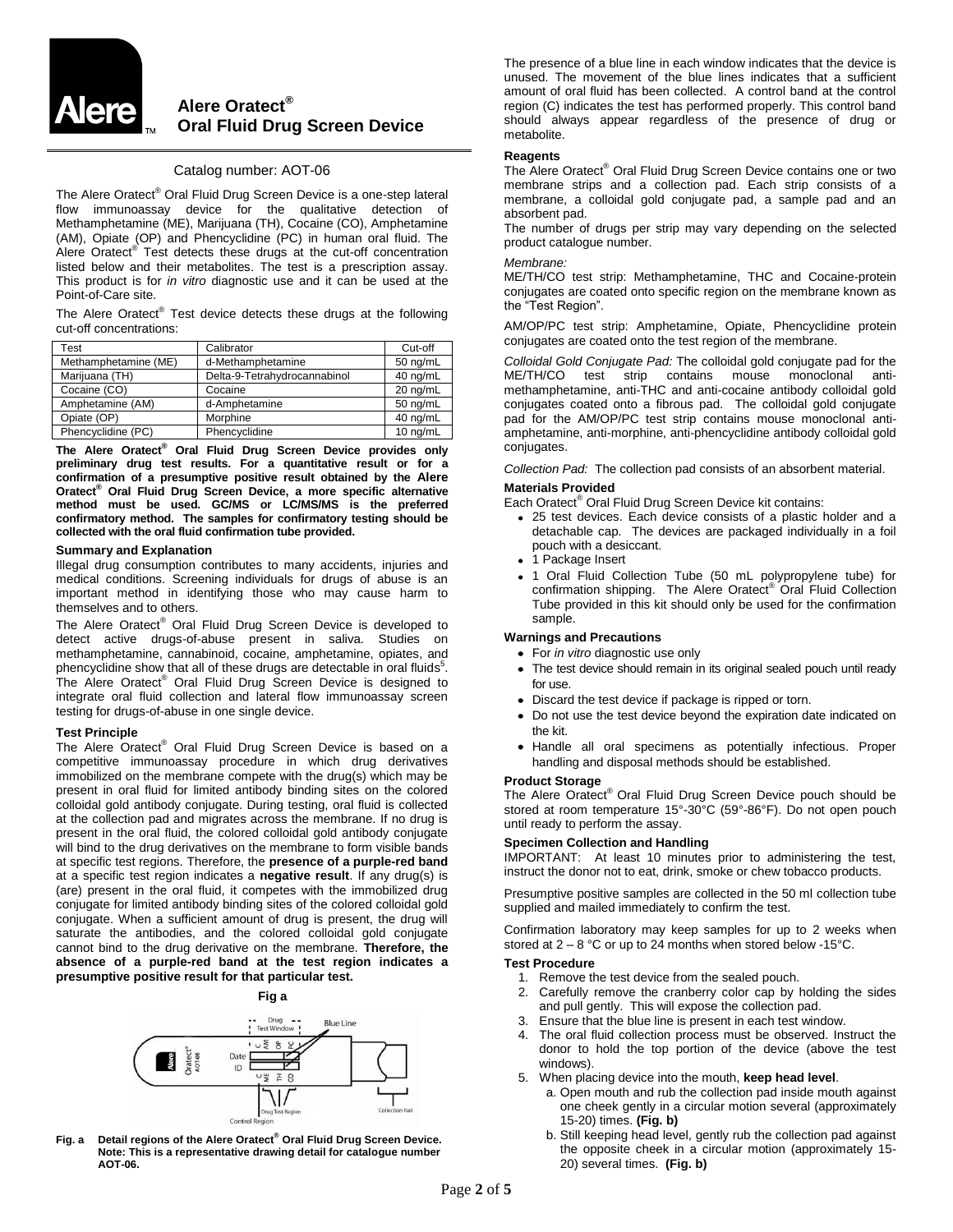#### **Presumptive Positive Results**



**Gently rub the collection pad against each cheek several (approximately 15-20) times.**

c. Rub the collection pad on top of the tongue several times and then underneath the tongue several (approximately 15- 20) times.

**(Fig c. and Fig d.). Do not chew, suck, bite or bend the collection pad.**

**Fig c Fig d**





**Gently rub the collection pad on top of the tongue several (approximately 15-20) times.**

**Gently rub the collection pad underneath the tongue several (approximately 15-20) times.**

- 6. Place the collection pad underneath the tongue for approximately 30 seconds to collect saliva. Instruct the donor to hold the device in place with their hand.
- 7. The movement of the blue lines indicates the collection of a sufficient amount of saliva has occurred. If blue lines are still stationary after placing the collection pad underneath the tongue for 30 seconds, repeat the procedure in steps 5 and 6 until the blue lines move.
- 8. Remove the device from mouth as soon as the blue lines start moving at both test windows.
	- *Note: The flow of the blue lines should appear in the test windows within 5 minutes. If no flow is observed after 5 minutes in the mouth, discard the device, review procedures 4-7 above with the donor and repeat the test using a new device.*
- 9. Re-cap the device, lay it on a flat surface and **read results in approximately 5 minutes after removing device from mouth. Do not read results after 15 minutes.**

#### **Interpreting Test Results**

# **Negative Results**

For each of the test windows, purple-red colored bands should be observed; one band at the control region (C) and one band at the specific drug abbreviation (e.g. AM, OP, CO) in the test region. See example Fig e.

The color of the test band may be slightly darker or lighter than the control band. Any band that can be seen visually, no matter how faint, is a **negative** result. Read each test independently. Do not compare color intensity of one test to another.

In the **Fig. e** below, the oral fluid sample is negative for Amphetamine, Opiate and Cocaine **because bands are visible in the AM, OP, and CO test regions**.



**Fig e. Example of Negative Test Results**

When the control band is visible in the control region (C) and **no** band or shadow band appears at the specific test region, the result is a **presumptive positive** for that particular drug. In **Fig. f** below, the oral fluid sample is presumptive positive for Phencyclidine, Methamphetamine and THC **because no bands are visible in the test regions of PC, ME, and TH.**



**Fig. f Example of Presumptive Positive Test Results**

#### **Invalid Results**

When **no** band appears in the control (C) region, **the test is invalid** regardless of the results in the test region. If the test is invalid, check testing procedures. **Repeat the test using a new device.** In **Fig. g** below, the test is invalid because there are **no bands in the control regions.**



**Fig. g Example of Invalid Test Results**

**Important: Read each test independently. Do not compare color intensity of one test band to another. When a faint purple-red band for a specific test is obtained in the test region along with the presence of the control line (C), the sample should be considered negative. The Alere Oratect® Oral Fluid Drug Screen Device only provides qualitative results for the presence of drug(s) at specified cut-off concentration(s). For confirmation of a presumptive positive result, a more specific method (GC/MS or LC/MS/MS) must be used.**

#### **Instructions for collecting a confirmation oral fluid sample.**

- 1. If a user of this product obtains a presumptive positive test result, the user should obtain confirmation testing using a more specific test method such as Gas Chromatography/Mass Spectrometry (GC/MS) or Liquid Chromatography/Mass Spectrometry (LC/MS/MS). The test sample for this confirmation testing should be collected immediately after obtaining the presumptive positive test result(s).
- 2. Use only the Alere Oratect<sup>®</sup> Oral Fluid Collection Tube (50ml polypropylene tube) provided in this kit. Note: If additional sample collection tubes are needed, please contact Alere Toxicology customer service at 1-800-340-4029. Remove cap from collection tube and carefully spit into tube several times until half of the bottom cone (~ 2.5 mLs) is collected.
- 3. Tightly re-cap sample collection tube.
- 4. Complete the tube label affixed to sample collection tube with the requested information.
- 5. Avoid high temperatures and sunlight pending shipment.
- 6. Mail the sample immediately to a license test laboratory for GC/MS or LC/MS/MS confirmation testing. The sample should be shipped by an overnight courier service using a small shipping box or padded envelope.

# **Quality Control**

Internal control: The Alere Oratect<sup>®</sup> Oral Fluid Drug Screen Device provides a built-in control bands in each window at the control regions (C) to indicate that the test has performed properly. These control bands should always appear regardless of the presence of drugs. The flow of the blue lines indicates that a sufficient amount of oral fluid has been collected. The presence of the purple-red bands in the control regions verifies that proper flow was obtained. If the control bands do not appear, the test device should be discarded.

**External control:** It is recommended that negative and positive saliva controls be used to initially test each new lot of product to ensure proper kit performance. The use of the Alere Oratect<sup>®</sup> Oral Fluid Drug Screen Device Controls under catalogue number OC001 may be used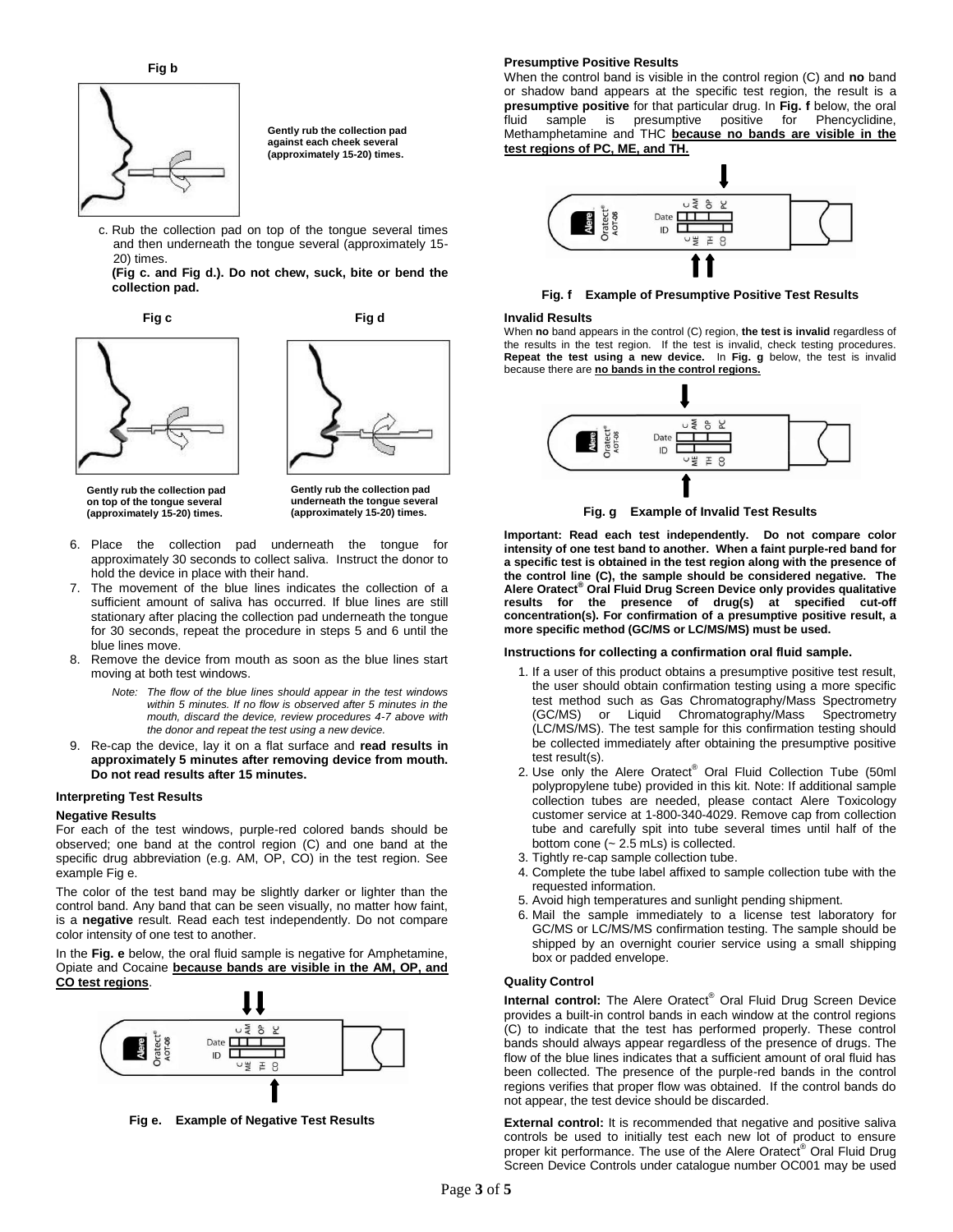as external quality control material. The pipette test procedure provided with the Alere Oratect® Oral Fluid Drug Screen Device Controls package insert should be followed. Each Laboratory should establish and run its own QC program as it is familiar with its own environment. When external controls do not produce the expected results, repeat with a new unopened bottle of controls.

Quality control testing at regular intervals is a good laboratory practice and laboratories should comply with all federal, state, and local laws, guidelines and regulations. Always check with the appropriate licensing or accrediting bodies to ensure that the quality program employed meets the established standards.

# **Limitations of Procedure**

- The assay is designed for human oral fluid use only.
- Positive results only indicate the presumptive presence of drugs and do not indicate or measure intoxication.
- Technical or procedural errors as well as substances in certain  $\bullet$ foods and certain medications may interfere with the test and cause false results.
- Do not use the device past expiration date
- Read instructions before testing
- Subjects with dry mouth symptoms have difficulty with this test

# **Performance Characteristics Comparison and Accuracy**

The accuracy of the Alere Oratect® Oral Fluid Drug Screen Device was evaluated by testing Oratect product with clinical saliva samples which were subsequently analyzed by GC/MS or LC/MS/MS method. A minimum of forty negative samples and forty positive samples were tested. Of the forty positive samples, at least 4 samples were near negative (between 50% to 100%) and 4 samples were near positive (between 100% to 150%). The results are summarized below:

| Drug<br>Name |           | GC/MS<br>negative | GC/MS<br>negative<br>< 50% | Near<br>cutoff<br>negative<br>≥50% to<br>$<$ 100% | Near<br>cutoff<br>positive<br>≥100%<br>to<br>< 150% | GC/MS<br>positive<br>≥150% | % Agree-<br>ment with<br>GC/MS |
|--------------|-----------|-------------------|----------------------------|---------------------------------------------------|-----------------------------------------------------|----------------------------|--------------------------------|
| <b>ME</b>    | $\ddot{}$ | 0                 | 0                          | 5                                                 | 3                                                   | 58                         | 97.5%                          |
|              |           | 180               | 9                          | 9                                                 | 1                                                   | 0                          | 98.4%                          |
| <b>TH</b>    | $\ddot{}$ | 0                 | 0                          | 10                                                | 7                                                   | 36                         | 100%                           |
|              |           | 185               | 20                         | 7                                                 | 0                                                   | 0                          | 95.5%                          |
| CO           | $\ddot{}$ | 0                 | 0                          | 3                                                 | 5                                                   | 38                         | 100%                           |
|              |           | 210               | 6                          | 3                                                 | 0                                                   | 0                          | 98.6%                          |
| АM           | $\ddot{}$ | 0                 | 0                          | 7                                                 | 12                                                  | 34                         | 100%                           |
|              |           | 170               | 38                         | 4                                                 | 0                                                   | 0                          | 96.8%                          |
| OP           | $\ddot{}$ | 0                 | 0                          | 4                                                 | 3                                                   | 55                         | 96.7%                          |
|              | -         | 186               | 12                         | 3                                                 | $\overline{2}$                                      | 0                          | 98.0%                          |
| PC           | $\ddot{}$ | 0                 | 0                          | 1                                                 | 2                                                   | 38                         | 95.2%                          |
|              |           | 223               | 1                          | 5                                                 | 2                                                   | 0                          | 99.6%                          |

#### **Precision**

For each specific drug test, pooled oral fluid solution was spiked with a drug standard at various concentrations (0%, 25%, 50%, 75%, 100%, 125%, 150%, 175% and 200%). Three lots were tested by at least 3 operators at 3 different sites to validate the test performance. The results for each drug of the Alere Oratect<sup>®</sup> Oral Fluid Drug Screen Device Tests are summarized below:

| Cut-<br>off | <b>Drug Test</b> |           |     |           |     |    |     |           |     |           |     |    |
|-------------|------------------|-----------|-----|-----------|-----|----|-----|-----------|-----|-----------|-----|----|
| level       | ME               |           | TН  |           | CO  |    | AM  |           | ΟP  |           | РC  |    |
|             |                  | $\ddot{}$ |     | $\ddot{}$ |     | +  |     | $\ddot{}$ |     | $\ddot{}$ |     | ٠  |
| 0%          | 360              | 0         | 360 | 0         | 360 | 0  | 360 | 0         | 360 | 0         | 360 | 0  |
| 25%         | 45               | 0         | 45  | 0         | 45  | 0  | 45  | 0         | 45  | 0         | 45  | 0  |
| 50%         | 45               | 0         | 45  | 0         | 45  | 0  | 45  | 0         | 45  | 0         | 45  | 0  |
| 75%         | 43               | 2         | 42  | 3         | 43  | 2  | 41  | 4         | 43  | 2         | 41  | 4  |
| 100%        | 26               | 19        | 25  | 20        | 27  | 18 | 22  | 23        | 23  | 22        | 25  | 20 |
| 125%        | 3                | 42        | 2   | 43        | 4   | 41 | 1   | 44        | 1   | 44        | 1   | 44 |
| 150%        | 0                | 45        | 0   | 45        | 0   | 45 | 0   | 45        | 0   | 45        | 0   | 45 |
| 175%        | 0                | 45        | 0   | 45        | 0   | 45 | 0   | 45        | 0   | 45        | 0   | 45 |
| 200%        | 0                | 45        | 0   | 45        | 0   | 45 | 0   | 45        | 0   | 45        | 0   | 45 |

# **Specificity**

The specificity study for each drug test was evaluated by adding structurally related compounds to pooled oral fluid sample. The results are expressed as the amount of the compound, in ng/ml, that produced a positive result.

| <b>Drug Test</b>         | <u>Approximate</u><br>Concentration<br>(ng/ml) | <u>Approximate %</u><br><u>Cross Reactivity</u> |
|--------------------------|------------------------------------------------|-------------------------------------------------|
| MЕ                       |                                                |                                                 |
| d-Methamphetamine        | 50                                             | 100%                                            |
| d,I-Ephedrine            | 10,000                                         | 0.5%                                            |
| 1R, 2S I-Ephedrine       | 6,000                                          | 0.8%                                            |
| p-Hydroxymethamphetamine | 1,500                                          | 3.3%                                            |
| MDEA                     | 1,500                                          | 3.3%                                            |
| MDMA                     | 150                                            | 33.3%                                           |
| d,I-Methamphetamine      | 60                                             | 83.3%                                           |
| I-Methamphetamine        | 3,000                                          | 1.7%                                            |
|                          | 10,000                                         | 0.5%                                            |
| Methoxyphenamine         |                                                |                                                 |
| TН                       |                                                |                                                 |
| Δ-9-Tetrahydrocannabinol | 40                                             | 100%                                            |
| Cannabinol               | 100                                            | 40%                                             |
| ∆-8-Tetrahydrocannabinol | 100                                            | 40%                                             |
| 11-nor-Δ-8-THC-9-COOH    | 20                                             | 200%                                            |
| 11-nor-A-9-THC-9-COOH    | 10                                             | 400%                                            |
| 11-Hydroxy-∆9-THC        | 400                                            | 10%                                             |
|                          |                                                |                                                 |
| CO                       |                                                |                                                 |
| Cocaine                  | 20                                             | 100%                                            |
| Benzoylecgonine          | 600                                            | 3.3%                                            |
| AM                       |                                                |                                                 |
|                          |                                                |                                                 |
| d-Amphetamine            | 50                                             | 100%                                            |
| I-Amphetamine            | 2,000                                          | 2.5%                                            |
| d,I-p-Chloramphetamine   | 400                                            | 12.5%                                           |
| <b>MDA</b>               | 400                                            | 12.5%                                           |
| Phentermine              | 100                                            | 50%                                             |
| β-Phenylethylamine       | 10,000                                         | 0.5%                                            |
| Tyramine                 | 10,000                                         | 0.5%                                            |
| <b>OP</b>                |                                                |                                                 |
|                          | 40                                             | 100%                                            |
| Morphine                 | 40                                             | 100%                                            |
| 6-Acetylcodeine          | 50                                             | 80%                                             |
| 6-Acetylmorphine         | 40                                             | 100%                                            |
| Codeine                  | 200                                            | 20%                                             |
| Dihydrocodeine           | 75                                             | 53.3%                                           |
| Ethyl morphine           |                                                |                                                 |
| Heroin                   | 40                                             | 100%                                            |
| Hydrocodone              | 200                                            | 20%                                             |
| Hydromophone             | 300                                            | 13.3%                                           |
| Nalorphine               | 1,000                                          | 4%                                              |
| PC                       |                                                |                                                 |
| Phencyclidine            | 10                                             | 100%                                            |
| Dextromethorphan         | >10,000                                        | < 0.1%                                          |
| Doxylamine               | >10,000                                        | $< 0.1\%$                                       |
| 4-Hydroxy-Phencyclidine  | 50                                             | 20%                                             |
| Ketamine                 | >10,000                                        | $< 0.1\%$                                       |
| Metaphit                 | 125                                            | 8%                                              |
|                          | 750                                            | 1.3%                                            |
| Phencyclidine Morpholine |                                                |                                                 |

#### **Interference**

The Alere Oratect® Oral Fluid Drug Screen Test performance at  $± 50\%$ cut-off levels is not affected by any oral fluid samples with pH range of 4.0 to 8.5.

The following compounds were spiked into  $\pm$  50% oral fluid controls and found not to cross-react with the Alere Oratect® Oral Fluid Drug Screen Device when tested at concentration of 10 µg/ml (10,000ng/ml).